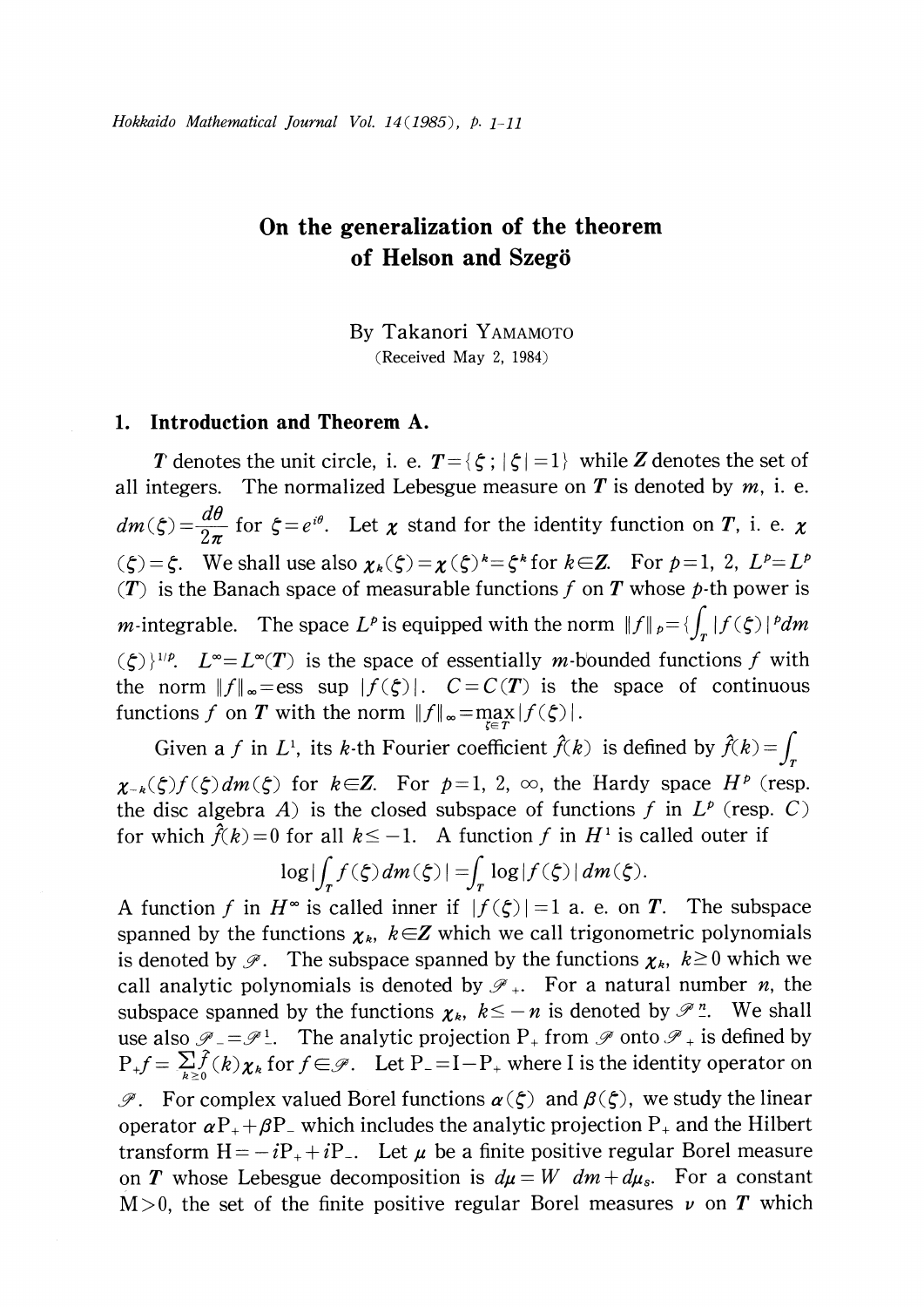satisfy

$$
\int_T |(\alpha P_+ + \beta P_-) f|^2 d\nu \leq M \int_T |f|^2 d\mu
$$

for all  $f\in \mathscr{P}_{+}+\mathscr{P}_{-}^{n}$  is denoted by  $R_{\mu}^{n} (\alpha P_{+}+\beta P_{-} : M)$ . We should mention that if  $\{\zeta;\alpha(\zeta)\neq\beta(\zeta)\}=T$  and  $\inf_{\zeta\in\Gamma}$  max  $\{| \alpha(\zeta)|, | \beta(\zeta)|\}\neq 0$ , then it follows that

$$
\bigcup_{M>0} R^n_{\mu}(\alpha P_+ + \beta P_- : M) = |\alpha - \beta|^{-2} \bigcup_{M>0} R^n_{\mu} (H : M)
$$

 $\cap \, \{ \, U \, | \, dm : \max \{ \, |\, \alpha\,|^{\,2}\, , \, |\boldsymbol{\beta}\,|^{\,2}\} \, UW^{\,-1} \, \, \textrm{is bounded.}\}.$ Therefore, the set  $\bigcup_{M>0}R_{\mu}^{n} (\alpha P_{+}+\beta P_{-}: M)$  and the set  $\bigcup_{M>0}R_{\mu}^{n}(H:M)$  are essentially the same in this sense. In particular,  $\bigcup_{M>0}R_{\mu}^{n}(P_{+}: M)=\bigcup_{M>0}R_{\mu}^{n}(H:M)$ . But for each constant  $M>0$ , the set  $R_{\mu}^{n}(H:M)$  does not seem to be able to describe the set  $R_{\mu}^{n} (\alpha P_{+}+\beta P_{-} : M)$ . This is the reason why we are interested in parametrizing the set  $R_{\mu}^{n} (\alpha P_{+}+\beta P_{-} : M)$ . Since  $M^{-1}R_{\mu}^{n}(\alpha P_{+}+$  $\beta P_{-}:M)=R_{\mu}^{n}(\alpha P_{+}+\beta P_{-} : 1)$ , it is enough to parametrize the set  $R_{\mu}^{n}(\alpha P_{+}+$  $\beta P_{-}:1)$  which is also denoted by  $R_{\mu}^{n}(\alpha P_{+}+\beta P_{-})$  or  $R_{\mu}^{n}(\alpha, \beta)$ . The set  $R_{\mu}^{1}$ (H) is parametrized by R. Arocena, M. Cotlar and C. Sadosky. We should mention that their method works also to parametrize the set  $R_{\mu}^{n}(\mathrm{H}).$ They parametrized the set  $R_{\mu}^{1}(H)$  as the application of the following theorem which has a lot of applications (see [\[1\],](#page-9-0) [\[2\],](#page-9-1) [\[3\]\)](#page-9-2).

<span id="page-1-0"></span>THEOREM A. Let  $\mu_{1}$  and  $\mu_{2}$  be finite positive regular Borel measures on  $T$  and  $\nu$  be a finite complex regular Borel measure on  $T$ . The following three conditions are then equivalent.

(i) 
$$
|\int_T f_1 \bar{f}_2 d\nu| \leq {\{\int_T |f_1|^2 d\mu_1\}^{1/2}} {\{\int_T |f_2|^2 d\mu_2\}^{1/2}}
$$
  
for all  $f_1 \in \mathcal{P}_+$  and  $f_2 \in \mathcal{P}_-$ .

for all  $f_{1}\in \mathcal{P}_{+}$  and  $f_{2}\in \mathcal{P}_{-}$ .<br>(ii) There is a  $k\in H^{1}$  such that

$$
|\nu(E) - \int_E k \ dm| \leq (\mu_1(E)\mu_2(E))^{1/2}
$$

for all Borel sets  $E\subseteq T$ .

(iii) There is a  $k \in H^{1}$  such that

$$
|\int_{T} F_{1} \bar{F}_{2} (d\mathbf{v} - k \, dm) | \leq \int_{T} |F_{1}|^{2} d\mu_{1} \rangle^{1/2} \{ \int_{T} |F_{2}|^{2} d\mu_{2} \}^{1/2}
$$

for all  $F_{1}$ ,  $F_{2} \in \mathcal{P}$ 

On the other hand, it is well known that H. Helson and G. Szegö characterized the celebrated positive measure  $\mu$  which satisfies the condition

(a) 
$$
\int_T |Hf|^2 d\mu \leq C \int_T |f|^2 d\mu
$$

for all  $f\in \mathcal{P}$  and some constant C. This condition is equivalent to

(b) 
$$
|\int_T f_1 \bar{f}_2 d\mu| \leq \rho \left\{ \int_T |f_1|^2 d\mu \right\}^{1/2} \left\{ \int_T |f_2|^2 d\mu \right\}^{1/2}
$$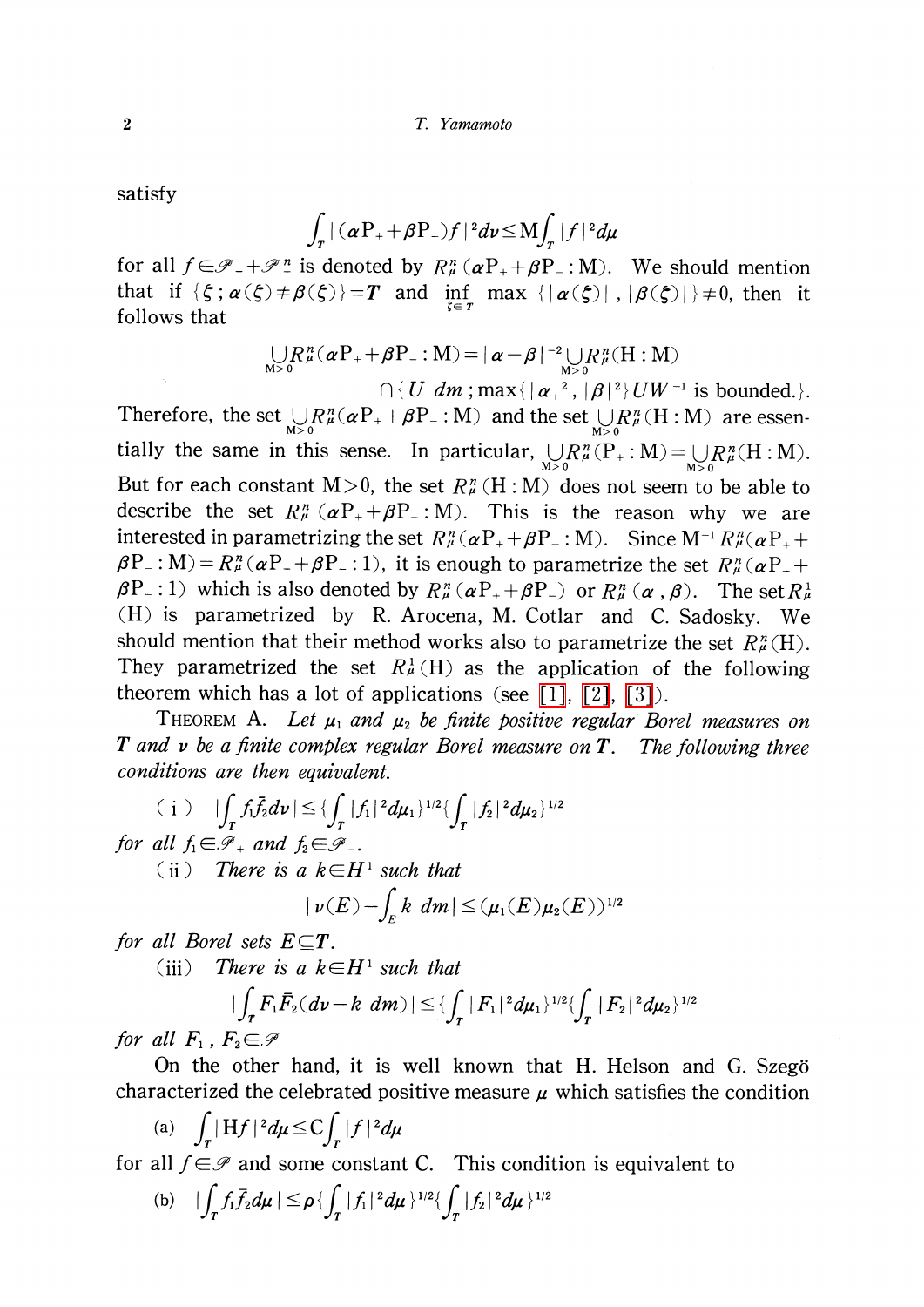for all  $f_{1} \in \mathscr{P}_{+}$  ,  $f_{2} \in \mathscr{P}_{-}$  and some constant  $\rho < 1$ .

R. Arocena, M. Cotlar and C. Sadosky proved Theorem A by the interesting method which does not use the Hardy space theory. Since the condition (i) of Theorem A is similar to the above condition (b), it seems natural to show that we can prove Theorem A by the method which is similar to the method of H. Helson and G. Szegö who used the Hardy space theory. The first purpose of this paper is to give the another proof of Theorem A which we describe in section 2. The second purpose is to apply Theorem A to parametrize the set  $R_{\mu}^{n}(\alpha, \beta)$  which we describe in section 3. In section 4, we show that the results in the preceding sections imply the theorem of P. Koosis and the theorem of H. Helson, G. Szegö and D. E. Sarason. All the results obtained in this paper have the analogies to the case of the real line **R** instead of the unit circle  $T$ . The proofs work also in this case with a slight modification.

The author wishes to thank Prof. T. Ando, Prof. T. Nakazi and Dr. Y. Nakamura for many helpful conversations.

## 2. The another proof of Theorem A.

We prove that (i) implies (ii). Let the Lebesgue decompositions of measures  $\mu_{1}$ ,  $\mu_{2}$  and  $\nu$  be  $d\mu_{j}=W_{j}dm+d\mu_{j}^{(s)}(j=1,2)$  and  $d\nu=\phi dm+d\nu_{s}$ . Let  $K_{1}$  be the  $L^{2}(\mu_{1}+|\nu|)$  closure of  $\mathscr{P}_{+}$  and  $K_{2}$  be the  $L^{2}(\mu_{2}+|\nu|)$  closure of  $\mathscr{P}_-$ . By (i),

$$
|\int_T f_1\bar{f}_2 d\nu| \leq \{\int_T |f_1|^2 d\mu_1\}^{1/2} \{\int_T |f_2|^2 d\mu_2\}^{1/2}
$$

for all  $f_{j}\in K_{j}$  (j=1,2). It is well known that there is a Borel set  $E_{0}\subseteq T$  with  $m(E_0)=0$  on which  $\mu_{1}^{(s)},\mu_{2}^{(s)}$  and  $\nu_{s}$  are concentrated, and that for all Borel sets  $E \subseteq E_{0}$ , its characteritsic function is in  $K_{1}\cap K_{2}$ . Therefore,

$$
|\nu_s(E)| \leq (\mu_1^{\text{(s)}}(E)\mu_2^{\text{(s)}}(E))^{1/2}
$$

for all Borel sets  $E\subseteq T$ . On the other hand, since the characteristic function of  $T\!\sim\! E_{\!0}$  is in  $K_{1}\cap\boldsymbol{\chi} K_{2}$ , it follows that

$$
|\int_T f_1 \bar{f}_2 \phi dm| \leq \{\int_T |f_1|^2 W_1 dm\}^{1/2} \{\int_T |f_2|^2 W_2 dm\}^{1/2}
$$

for all  $f_{1}\in \mathscr{P}_{+}$  and  $f_{2}\in \mathscr{P}_{-}$ . Since  $\phi \in L^{1}$ , there is a  $k_{0}\in H^{1}$  such that log  $|\phi-k_{0}| \in L^{1}$ . Let N be a natural number. There are outer functions  $h_{1}^{(N)}$ ,  $h_{2}^{(N)}\!\in\! H^{2}$  such that for  $j=1,2,$   $| h_{j}^{(N)}|^{2}=W_{j}+\frac{1}{N}|\phi-k_{0}|$  a.e.. Therefore,  $|\int_{T}f_{1}f_{2}(\pmb{\phi}-\pmb{k}_{0})dm|\leq\{\int_{T}|f_{1}|^{2}|h_{1}^{(N)}|^{2}dm\}^{1/2}\{\int_{T}|f_{2}|^{2}|h_{2}^{(N)}|^{2}dm\}^{1/2}$ 

for all  $f_{1}$  in the  $L^{2}(|h_{1}^{(N)}|^{2})$  closure of  $\mathscr{I}_{+}$  and all  $f_{2}$  in the  $L^{2}(|h_{2}^{(N)}|^{2})$ closure of  $\mathscr{P}_-$ . By the inner-outer factorization theorem, for all  $G\!\in\!\boldsymbol{\chi} H^{1}$ ,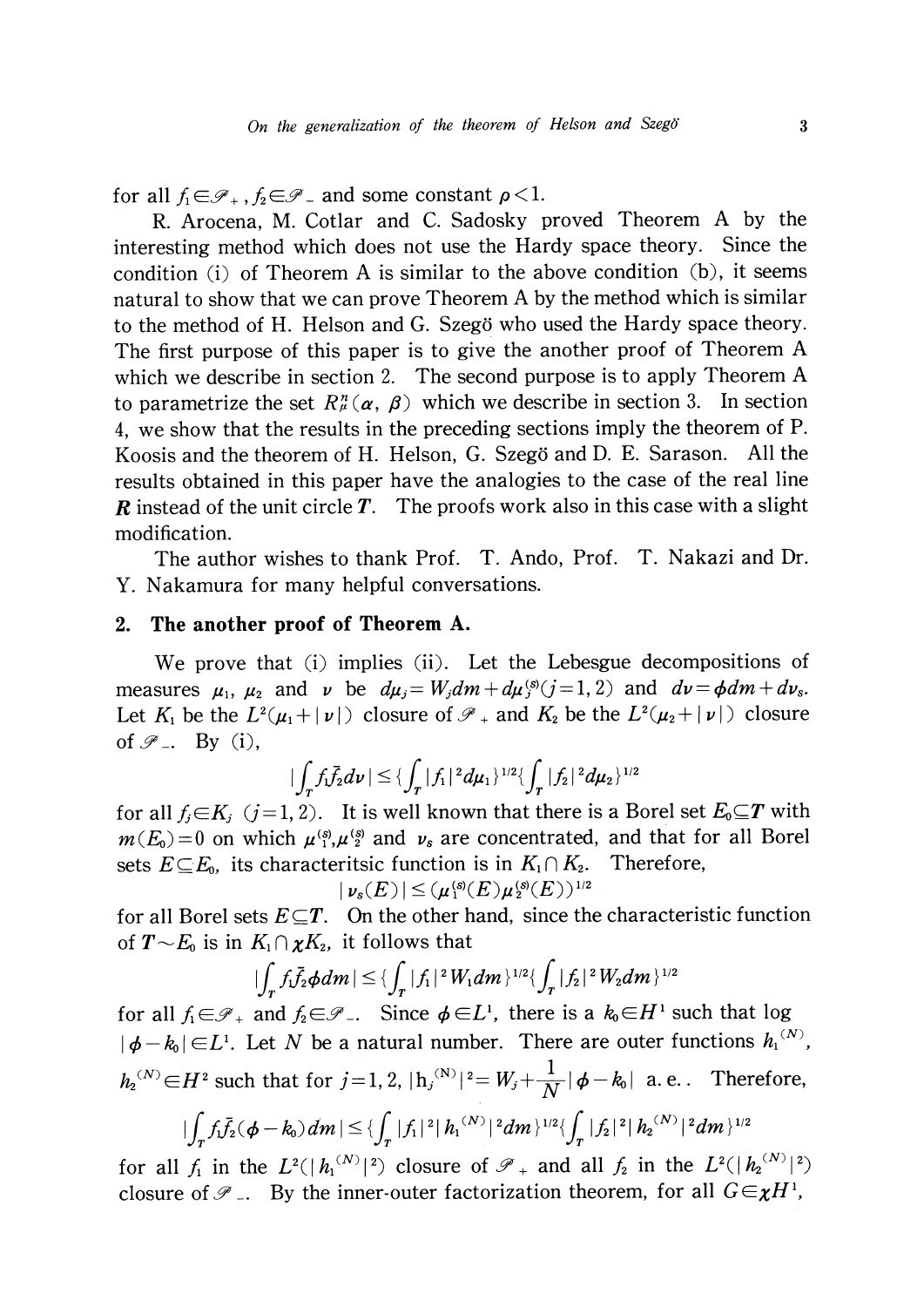$\|G\|_{1} \leq 1,$  there are functions  $G_{1} \!\!\in\!\! H^{2},\; G_{2} \!\!\in\!\! \chi H^{2}$  such that  $G\!=\!G_{1}G_{2}$  a. e. and  $||G_{j}||_{2} \leq 1$  (j=1, 2). By the Beurling's theorem,  $G_{1}(h_{1}^{(N)})^{-1}$  is in the  $L^{2}$  $(|h_{1}^{(N)}|^2)$  closure of  $\mathcal{P}_{+}$  and  $\overline{G_{2}(h_{2}^{(N)})^{-1}}$  is in the  $L^{2}(|h_{2}^{(N)}|^2)$  closure of  $\mathcal{P}_{-}$ Substitute these into the previous inequality, it follows that

$$
|\int_{T} (h_1^{(N)} h_2^{(N)})^{-1} (\phi - k_0) G \ dm| \leq 1.
$$

Since  $\|(h_{1}^{(N)}h_{2}^{(N)})^{-1}(\phi-k_{0})\|_{\infty}\leq N<\infty$  and  $(\chi H^{1})^{*}\cong L^{\infty}/H^{\infty}$ , it follows that

$$
\| (h_1^{(N)} h_2^{(N)})^{-1} (\phi - k_0) + H^{\infty} \| \leq 1.
$$

Since the closed unit ball of  $H^{\infty}$  is weak-\*compact in the topology of  $\sigma(H^{\infty})$  $L^{1}/\chi H^{1}$ , there is a  $g_{N}\in H^{\infty}$  such that

$$
\| (h_1^{(N)} h_2^{(N)})^{-1} (\phi - k_0) - g_N \|_{\infty} \leq 1.
$$

Let  $k_{N}\!=\!k_{0}+h_{1}^{(N)}h_{2}^{(N)}g_{N}$ , then  $k_{N}\!\in\!H^{1}$  and  $|\phi-k_{N}|\leq|h_{1}^{(N)}h_{2}^{(N)}|$  a.e.

Since  $|k_{N}|\leq|\phi|+|h_{1}^{(N)}h_{2}^{(N)}|\leq|\phi|+|\phi-k_{0}|+W_{1}+W_{2}$  a.e.,  $\{k_{N}\}\sum_{N=1}^{\infty}$  is a  $L^{1}$ -norm bounded sequence in  $H^{1}$ . Since the closed unit ball of  $H^{1}$  is weak- $*$ compact in the topology of  $\sigma(H^{1}, C/\chi A)$ , there is a subsequence  $\{ k_{N_{j}}\}_{j=1}^{\infty}$ which converges to some  $k\in H^{1}$  in this topology. That is,

$$
\lim_{j \to \infty} \int_{T} F k_{N_j} dm = \int_{T} F k \ dm
$$
\nfor all  $F \in C$ . Since  $|\phi - k_N| \leq |h_1^{(N)} h_2^{(N)}|$  a. e.,\n
$$
|\int_{T} F(\phi) - k_{N_j}) dm| \leq \int_{T} |F| |h_1^{(N_j)} h_2^{(N_j)}| dm
$$

for all  $F\in C$ . Since  $\{ h_{1}^{(N)}h_{2}^{(N)}\}\big|_{N=1}^{\infty}$  is L<sup>1</sup> norm bounded and  $|h_{1}^{(N)}h_{2}^{(N)}|$  $\overrightarrow{N_{1}}$  (  $W_{1}W_{2}$ )<sup>1/2</sup> a. e., by the Lebesgue's dominated convergence theorem, let  $j\!\!\rightarrow\!\!\infty$ ,

$$
|\int_{T} F(\phi - k) dm| \leq \int_{T} |F| (W_{1} W_{2})^{1/2} dm
$$

for all  $F \in \mathcal{C}$ . We can obtain in the usual way,

$$
|\phi - k| \leq (W_1 W_2)^{1/2}
$$
 a. e.

On the other hand, as we noted before,

 $|\nu_{s}(E)|\leq(\mu_{1}^{\langle s\rangle}(E)\mu_{2}^{\langle s\rangle}(E))$ 

for all Borel set  $E{\subseteq}T$ . Therefore, we get (ii).

The proof that (ii) implies (iii) is as follows. By (ii), it follows that  
\n
$$
|\int_{T} \phi_{1} \overline{\phi}_{2} (dv - k dm)| \leq \left\{ \int_{T} |\phi_{1}|^{2} d\mu_{1} \right\}^{1/2} \left\{ \int_{T} |\phi_{2}|^{2} d\mu_{2} \right\}^{1/2}
$$

for all step functions  $\phi_{1}$  and  $\phi_{2}$ . Since for all  $F\in \mathcal{P}$  there is a sequence of step functions  $\{\psi_{N}\}\subseteq_{1\atop{N=1}}^{\infty}$  such that  $\psi_{N\overline{N\to\infty}}\to F$  boundedly and a. e., by the Lebesgue's dominated convergence theorem, we get (iii). The proof that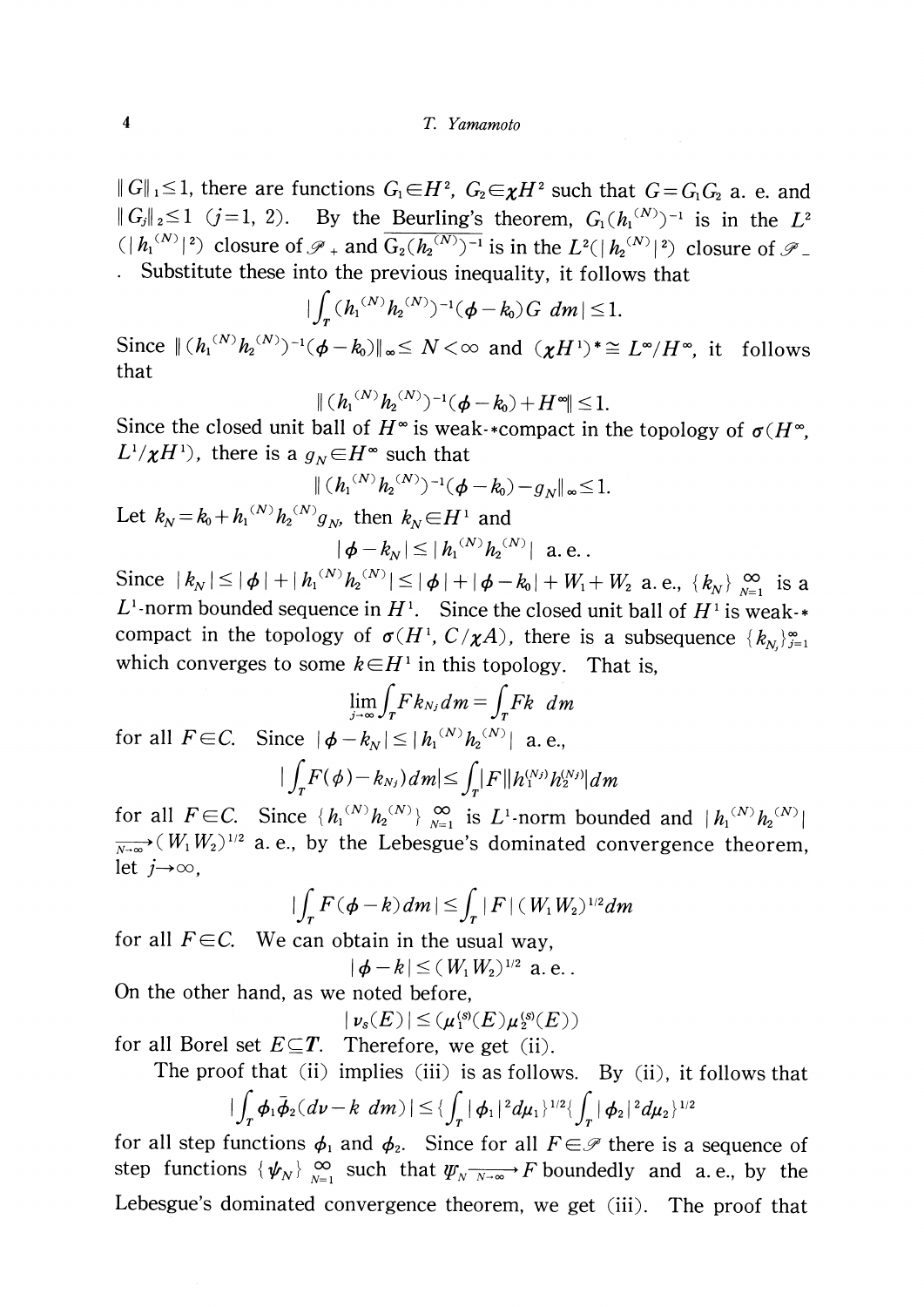(iii) implies (i) is clear, since  $\int f_{1}\overline{f_{2}}k dm=0$  for all  $f_{1}\in \mathscr{P}_{+}$  and  $f_{2}\in \mathscr{P}_{-}$ . This completes the proof of Theorem A.

## 3. Parametrization of the set  $R_{\mathcal{P}}^{\mathcal{P}}(\alpha, \beta)$ .

Let  $\alpha(\zeta)$  and  $\beta(\zeta)$  be bounded complex Borel functions on T. Let  $d\mu$  $(\zeta)=W(\zeta)dm(\zeta)+d\mu_{s}(\zeta)$  be a finite positive regular Borel measure on T. Let *n* be a natural number. In this section, we apply Theorem A to parametrize the set  $R_{\mu}^{n}(\alpha, \beta)$  which has already been defined in section 1. We are interested in the problem of how large  $\nu \in R_{\mu}^{n}(\alpha, \beta)$  can be taken.

DEFINITION. For a  $k\in\chi_{1-n}H^{1}$  we define

$$
\Phi(k) = W \operatorname{Re} k - |k|^2 \ and \ \Psi(k) = |\frac{\alpha - \beta}{2}|^2 W + \operatorname{Re} \bar{\alpha} \beta k
$$

<span id="page-4-0"></span>LEMMA 1. If  $k\in\chi_{1-n}H^{1}$  satisfies  $|W-2k|\leq W$  a. e., then it follows that (1)  $\Phi(k)\geq 0$  a. e. (2)  $\Psi(k)W\geq \max\{|\alpha|^2, |\beta|^2\}\Phi(k)$  a. e. (3)  $\Psi$  $(k)\geq 0$  a. e.

PROOF. It is clear that (1) is equivalent to  $|W-2k|\leq W$  a.e.. (2) is shown by the following equalities.

$$
\Psi(k) W - |\alpha|^2 \Phi(k) = |\frac{\alpha - \beta}{2} W - \alpha \bar{k}|^2 \text{ a.e. }.
$$
  

$$
\Psi(k) W - |\beta|^2 \Phi(k) = |\frac{\alpha - \beta}{2} W + \beta k|^2 \text{ a.e. }.
$$

If  $k=0$ , then  $\Psi(k)=\Psi(0)=|\frac{\alpha-\mu}{2}|^{2}W\geq 0$  a.e.. If  $k\neq 0$ , then  $|W-2k|\leq$ W a. e. implies  $\log W \in L^{1}$  since  $\log|k|\in L^{1}$  and  $|k|\leq W$  a. e. Therefore (3) holds. This completes the proof.

LEMMA 2. Let  $d\nu=U dm+d\nu_{s}$ , then  $\nu\in R^{\pi}(\alpha, \beta)$  if and only if there is a  $k\in\chi_{1-n}H^{1}$  with  $|W-2k|\leq W$  a. e. such that

- (1)  $\Psi(k)U\leq\Phi(k)$  a. e.,
- (2)  $\max\{|{\alpha}|^{2}, |{\beta}|^{2}\}U\leq W$  a. e.,
- (3)  $|\alpha|^2\nu_{s}\leq\mu_{s}$  and  $|\beta|^2\nu_{s}\leq\mu_{s}$ ,

 $|(4)\quad|\left(\mu_{s}-\alpha\bar{\beta}\nu_{s}\right)(E)|\leq\{\left(\mu_{s}-|\alpha|^{2}\nu_{s}\right)(E)\}^{1/2}\{\left(\mu_{s}-|\beta|^{2}\nu_{s}\right)(E)\}^{1/2}$ 

for all Borel sets  $E\subseteq T$ .

PROOF.  $\nu \in R^m(\alpha, \beta)$  implies (2), (3) and that

 $|\int_{T}\chi_{n-1}f_{1}\overline{f_{2}}(d\mu-\alpha\overline{\beta}d\nu)|\leq\{\int_{T}|f_{1}|^{2}(d\mu-|\alpha|^{2}d\nu)\}^{1/2}\{\int_{T}|f_{2}|^{2}(d\mu-|\beta|^{2}d\nu)\}^{1/2}$ 

for all  $f_{1}\in \mathscr{P}_{+}$  and  $f_{2}\in \mathscr{P}_{-}.$  By Theorem A, there is a  $k\in\chi_{1-n}H^{1}$  such that  $\int_{\mathbb{R}}(d\mathbf{z}d\mathbf{z}-\mathbf{z}d\mathbf{z})\,d\mathbf{z}d\mathbf{z}$ 

$$
|\int_{E} (d\mu - \alpha \beta d\nu - 2k d m)| \leq \int_{E} (d\mu - |\alpha|^{2} d\nu)^{\frac{1}{2}} \int_{E} (d\mu - |\beta|^{2} d\nu)^{\frac{1}{2}}
$$

for all Borel sets  $E\subseteq T$ . It is clear that this implies (4). By the Lebesgue's differentiation theorem, it follows that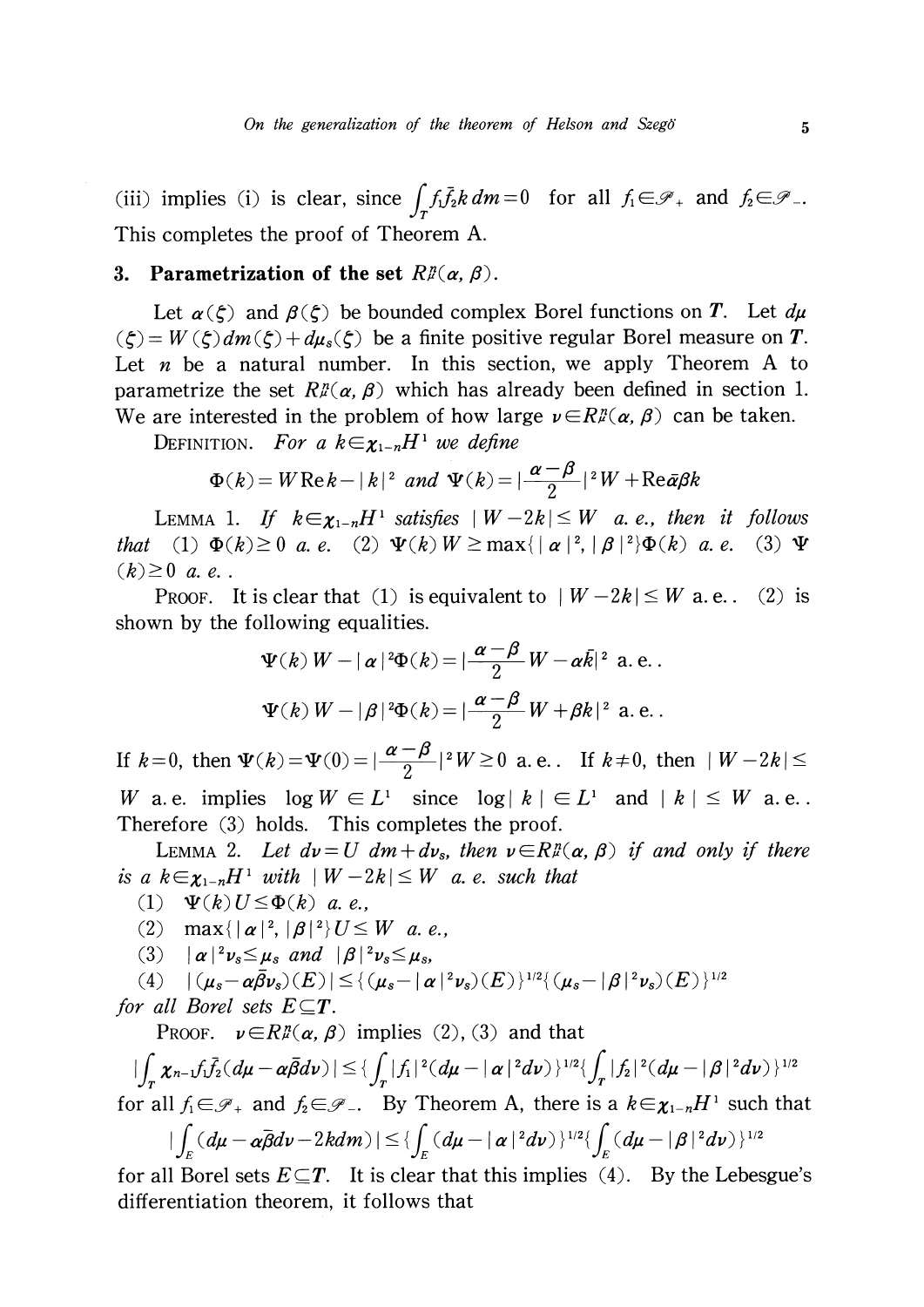$$
|W - \alpha \bar{\beta} U - 2k| \leq (W - |\alpha|^2 U)^{1/2} (W - |\beta|^2 U)^{1/2} \text{ a.e.}
$$

This is equivalent to (1). On the other hand,

$$
\begin{aligned} \mid W-2k \vert \leq \mid W-\pmb{\alpha}\bar{\pmb{\beta}}U-2k \vert + \mid \pmb{\alpha}\bar{\pmb{\beta}}U \mid \\ \leq (\,W-\vert \pmb{\alpha} \,\vert^{\,2}U\,)^{1/2}(\,W-\vert \pmb{\beta} \,\vert^{\,2}U\,)^{1/2} + \mid \pmb{\alpha}\bar{\pmb{\beta}}U \,\vert \leq W \ \ \text{a. e.} \end{aligned}
$$

The converse is also true by [Theorem](#page-1-0) A. This completes the proof.

LEMMA 3. 
$$
v \in R^{\pi}(\alpha, \beta)
$$
 implies that  $v_s = 0$  on  $\{\xi : \alpha(\xi) \neq \beta(\xi)\}$ .  
PROOF. Let  $v \in R^{\pi}(\alpha, \beta)$ , then by the direct estimation, we have

 $|\frac{\alpha-\beta}{4}|^{2}\nu\in R_{\mu}^{n}(H)$  since

$$
\alpha P_{+}+\beta P_{-}=\frac{\alpha+\beta}{2}I+i\frac{\alpha-\beta}{2}H.
$$

Therefore by Lemma 2,

$$
(\mu_s + |\frac{\alpha - \beta}{4}|^2 \nu_s)(E) \leq (\mu_s - |\frac{\alpha - \beta}{4}|^2 \nu_s)(E)
$$

for all Borel sets  $E\subseteq T$ . This implies that  $|\frac{\alpha-\mu}{4}|^{2}\nu_{s}(E)=0$ . Therefore,  $\nu_{s}(E)=0$  for all Borel sets  $E\subseteq\{\zeta;\alpha(\zeta)\neq\beta(\zeta)\}\$ . This completes the proof.

DEFINITION. For the bounded complex Borel functions  $\alpha(\zeta)$  and  $\beta(\zeta)$ , let

$$
I_1 = \{ \zeta \; ; \; \alpha(\zeta) \neq \beta(\zeta) \}
$$
  
\n
$$
I_2 = \{ \zeta \; ; \; \alpha(\zeta) = \beta(\zeta) \neq 0 \}
$$
  
\n
$$
I_3 = \{ \zeta \; ; \; \alpha(\zeta) = \beta(\zeta) = 0 \}.
$$

THEOREM 1. Let n be a natural number. Let  $\alpha(\zeta)$  and  $\beta(\zeta)$  be bounded complex Borel functions on T. Let  $d\mu = W dm + d\mu_{s}$  be a finite positive regular Borel measure on  $T$ . Then the finite positive regular Borel measure  $d\nu=Udm+d\nu_{s}$  belongs to the set  $R_{\mu}^{n}(\alpha, \beta)$  if and only if there is a  $k\in\chi_{1-n}H^{1}$  with  $|W-2k|\leq W$  a. e. such that the following holds.

$$
U \leq \begin{cases} \frac{\Phi(k)}{\Psi(k)} & a.e. \text{ on } (I_1 \cup I_2) \cap {\Psi(k) \neq 0} \\ W & a.e. \text{ on } (I_1 \cup I_2) \cap {\Psi(k) \neq 0} \\ \frac{W}{\max\{|\alpha|^2, |\beta|^2\}} & a.e. \text{ on } (I_1 \cup I_2) \cap {\Psi(k) = 0} \\ \nu_s = 0 \text{ on } I_1 \text{ and } |\alpha|^2 \nu_s (= |\beta|^2 \nu_s) \leq \mu_s \text{ on } I_2. \text{ v has no restriction on } I_3. \end{cases}
$$

Proof. If  $\nu \in R_{\mathcal{F}}(\alpha, \beta)$ , then by Lemma 2, there is a  $k \in \chi_{1-n}H^{1}$  with  $|W-2k|\leq W$  a.e. such that  $\Psi(k)U\leq\Phi(k)$  a.e. By [Lemma](#page-4-0) 1,

$$
U \leq \frac{\Phi(k)}{\Psi(k)} \leq \frac{W}{\max\{|\alpha|^2, |\beta|^2\}} \text{ a.e. on } (I_1 \cup I_2) \cap {\Psi(k) \neq 0}.
$$

By Lemma 2,

$$
U\!\leq\!\frac{W}{\max\{\,\mid\boldsymbol{\alpha}\!\mid^2,\,|\boldsymbol{\beta}\!\mid^2\}}\;\;{\rm a.\;e.\;\;on}\;\;I_1\!\cup I_2.
$$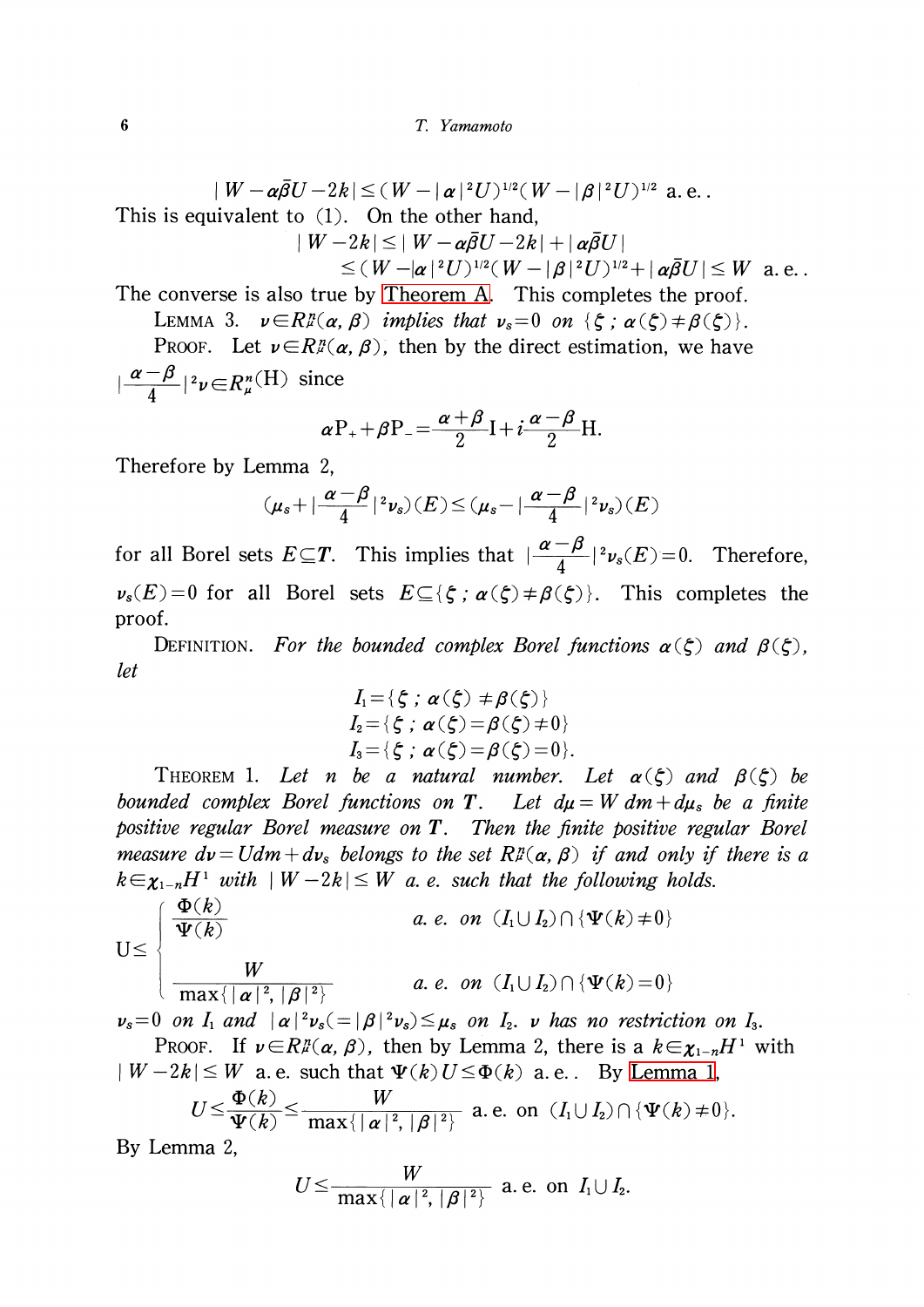On the other hand, by Lemma 2,  $|\alpha|^2\nu_{s}\leq\mu_{s}$ ,  $|\beta|^2\nu_{s}\leq\mu_{s}$  on T. By Lemma 3,  $\nu_{s}=0$  on  $I_{1}$ . By Lemmas 1 and 2, it follows that  $\nu$  has no restriction on  $I_{3}$ . We can show that the converse is also true by Lemmas <sup>1</sup> and 2. This completes the proof.

It follows from Theorem 1 that the all elements of  $R_{\mathcal{P}}^n(\alpha, \beta)$  are absolutely continuous with respect to  $m$  for all finite positive regular Borel measures  $\mu$  if and only if  $\{\zeta:\alpha(\zeta)\neq\beta(\zeta)\}=T$ . So, we are interested in parametrizing the set  $R_{\mu}^{\mathfrak{n}}(\alpha, \beta)$  on that assumption.

<span id="page-6-0"></span>THEOREM 2. Let n be a natural number. Let  $\alpha(\zeta)$  and  $\beta(\zeta)$  be bounded complex Borel functions on T which satisty  $\{\xi:\alpha(\xi)\neq\beta(\xi)\}=T$ and inf  $\max\{|\alpha(\zeta)|, |\beta(\zeta)|\}\neq 0$ . Let  $\mu$  be a finite positive regular Borel measure on T whose Lebesgue's decomposition is  $d\mu=Wdm+d\mu_{s}$ . Then the following holds.

(1) 
$$
R\mathcal{F}(\alpha, \beta) = \begin{cases} U(\rho, k) dm \mid \rho \in L^{\infty}, \|\rho\|_{\infty} \le 1 \\ k \in \chi_{1-n} H^1, \mid W - 2k \mid \le W \quad a. \quad e. \end{cases}
$$
  
\n(2)  $R\mathcal{F}(\alpha, \beta) \cap \{Udm : \log U \in L^1\}$   
\n $= \begin{cases} 0 \quad 0 \ne \rho \in H^{\infty}, \|\rho\|_{\infty} \le 1 \\ U(\rho, k) dm \mid \int_{\{\Psi(k) + 0\}} 0 \ne k \in \chi_{1-n} H^1, \mid W - 2k \mid \le W \quad a. \quad e. \\ \int_{\{\Psi(k) + 0\}} \log \frac{\Phi(k)}{\Psi(k)} dm > -\infty \end{cases}$   
\nwhere  $U(\rho, k) = \begin{cases} |\rho| \frac{\Phi(k)}{\Psi(k)} & a. \quad e. \quad on \ \{\Psi(k) \ne 0\} \\ |\rho| \frac{W}{\max\{|\alpha|^2, |\beta|^2\}} & a. \quad e. \quad on \ \{\Psi(k) = 0\} \end{cases}$ 

PROOF. Since inf  $\max\{|\alpha(\xi)|, |\beta(\xi)|\}\neq 0$ , it follows that  $U(\rho, k)\in L^{1}$ by Lemma 1. Therefore, (1) follows from Theorem 1. Next we prove (2). Let  $Udm \in R^{n}(\alpha, \beta)$  which satisfies  $\log U \in L^{1}$ . By (1) and Lemma 1, it follows that there is a  $k\in\chi_{1-n}H^{1}$  with  $|W-2k|\leq W$  a.e. and a  $\rho\in L^{\infty}$  with  $\|\rho\|_{\infty}\leq 1$  such that

$$
U = |\rho| \frac{\Phi(k)}{\Psi(k)} \leq |\rho| \frac{W}{\max\{|\alpha|^2, |\beta|^2\}}
$$

a. e. on  $\{\Psi(k)\neq 0\}$  and

$$
U = |\rho| \frac{W}{\max\{|\alpha|^2,|\beta|^2\}}
$$

a. e. on  $\{\Psi(k)=0\}$ . Therefore, it follows that  $\log|\rho|\in L^{1}$  since log max  $\{|\alpha|, |\beta|\}\in L^{1}$ ,  $\log U\in L^{1}$  and  $W\in L^{1}$ . Furthermore,

$$
\int_{\{\Psi(k)+0\}}\log\frac{\Phi(k)}{\Psi(k)}\ dm\geq \int_{\{\Psi(k)+0\}}\log\ U\ dm>-\infty.
$$

We show that  $k\neq 0$  in the following. If  $k=0$ , then  $\Phi(k)=\Phi(0)=0$  a.e.  $\Psi$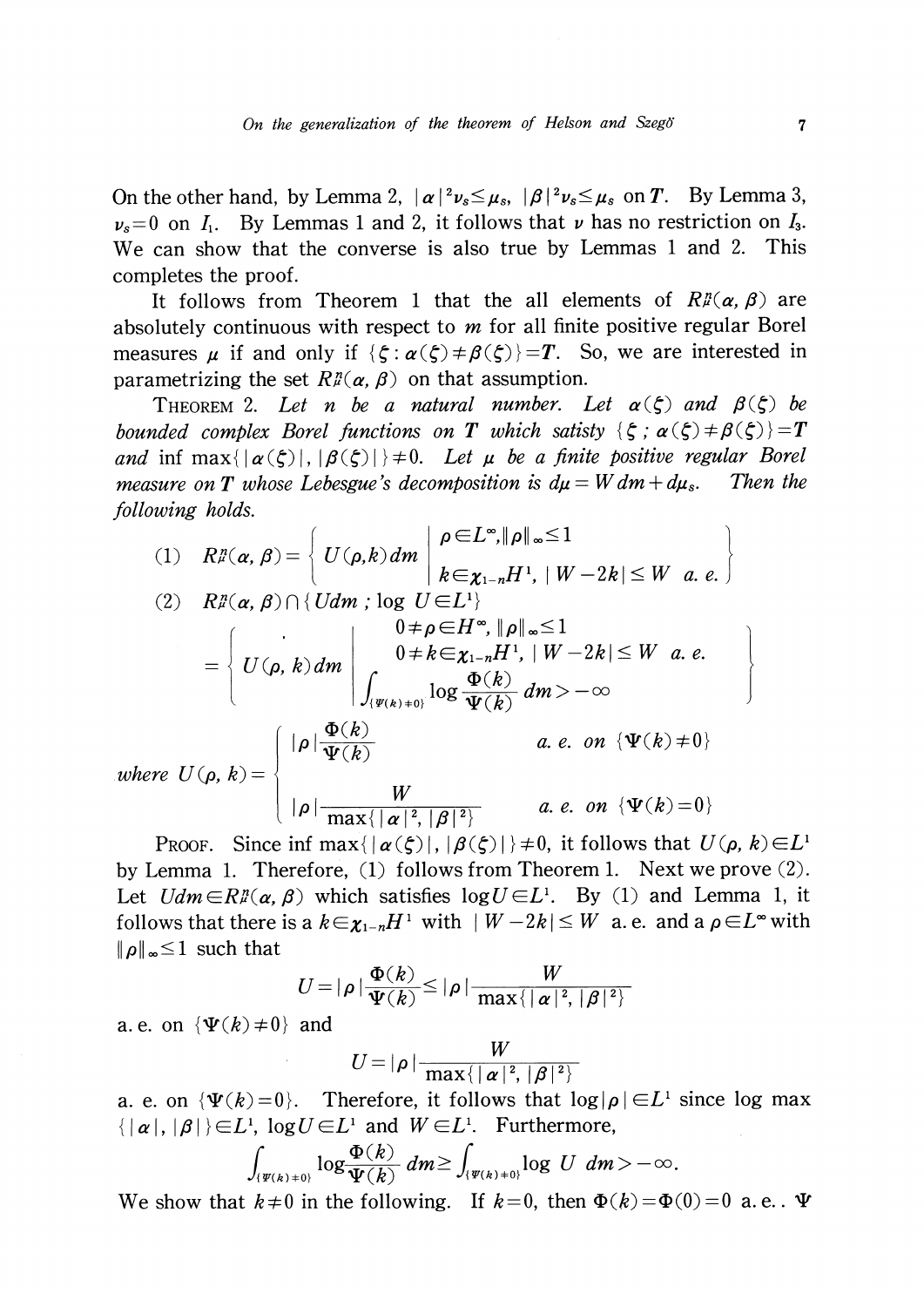$(k) = \Psi(0) = 0$  a. e. follows from Lemma 2 since log  $U \in L^{1}$ . It follows that  $W=0$  a. e. since  $\Psi(0)=|\frac{\alpha-\beta}{2}|^{2}W=0$  a. e. and  $\{\zeta;\alpha(\zeta)\neq\beta(\zeta)\}=T$ . Therefore  $U=0$  a.e. which is a contradiciton.

Next we show that the converse is also true. By (1), the  $U(\rho, k)dm$  in the right hand is contained in  $R_{\mathcal{I}}^n(\alpha, \beta)$ . So, it is enough to show that  $\log U$  $(\rho, k) \in L^{1}$ . Since  $0\neq\rho\in H^{\infty}$ , it follows that  $\log|\rho|\in L^{1}$ . Since  $0\neq k\in H^{\,1}$ with  $\mid W-2k\mid\leq W$  a.e., it follows that log  $W\!\in\! L^{1}.$  Therefore

$$
\int_T \log \frac{W}{\max\{|\alpha|^2,|\beta|^2\}} dm > -\infty.
$$

Since

$$
\int_{\{\Psi(k)+0\}}\log\;U(\rho,k)\,dm\!>\!-\infty
$$

and  $U(\rho, k)\in L^{1}$ , it follows that  $\log U(\rho, k)\in L^{1}$ . This completes the proof.

We had the parametrizaiton of the set  $R_{\mathcal{H}}^{n}(P_{+})$  before, by the discussion with Dr. Y. Nakamura. The parametrization takes the more transparent form in this case. We will show in section 4 that  $R_{\mathcal{F}}^{1}(P_{+})\neq\{0\}$  if and only if  $W^{-1}\in L^{1}$  where  $d\mu=Wdm+d\mu_{s}$ . Therefore, the set

$$
\{k\in H^1\,;\,|\,W-2k|\leq W\ \text{a.e.}\}
$$

can be parametrized by the Adamyan, Arov and Krein's theorem (see [\[5\]](#page-9-3) <sup>p</sup> 179, ex. IV-18). If we combine this fact with [Theorem](#page-6-0) 2, then we have the following parametrization. If  $R_{\mu}^{1}(P_{+})\neq\{0\}$ , then it follows that

$$
R^{\lambda}_{\mu}(\mathbf{P}_{+}) = \left\{ |\rho| \frac{|1 - G|^{2} (1 - |s|^{2})}{|1 - Gs|^{2}} dm \middle| \begin{array}{l} \rho \in L^{\infty}, \|\rho\|_{\infty} \leq 1 \\ s \in H^{\infty}, \||s\|_{\infty} \leq 1 \end{array} \right\}
$$

and  $R_{\mu}^{1}(P_{+})\cap {Udm}$ ;  $log U\in L^{1}$ 

$$
= \left\{ |\rho| \frac{|1-G|^2 (1-|s|^2)}{|1-Gs|^2} dm \left| \begin{array}{l} 0 \neq \rho \in H^{\infty}, \|\rho\|_{\infty} \leq 1 \\ 1 \neq s \in H^{\infty}, \|\tilde{s}\|_{\infty} \leq 1 \\ \log(1-|s|) \in L^1 \end{array} \right| \right\}
$$

where G is a H<sup>oo</sup> function with  $||G||_{\infty}\leq 1$  defined by  $\frac{1+G}{1-G}=W^{-1}+i(W^{-1})^{\sim}$ where  $(W^{-1})^{\sim}$  denotes the harmonic conjugate function of  $W^{-1}$ .

## 4. The corollaries.

In this section, we deduce the Koosis' theorem (see [\[10\],](#page-10-0) [\[11\]\)](#page-10-1) as [Corollary](#page-8-0) 1 and the Helson, Szegö and Sarason's theorem (see [\[6\],](#page-9-4) [\[7\]](#page-9-5)) as [Corollary](#page-8-1) <sup>2</sup> from the results of the preceding sections in somewhat generalized form. The essential part of the proof of [Corollary](#page-8-0) <sup>1</sup> is due to Koosis.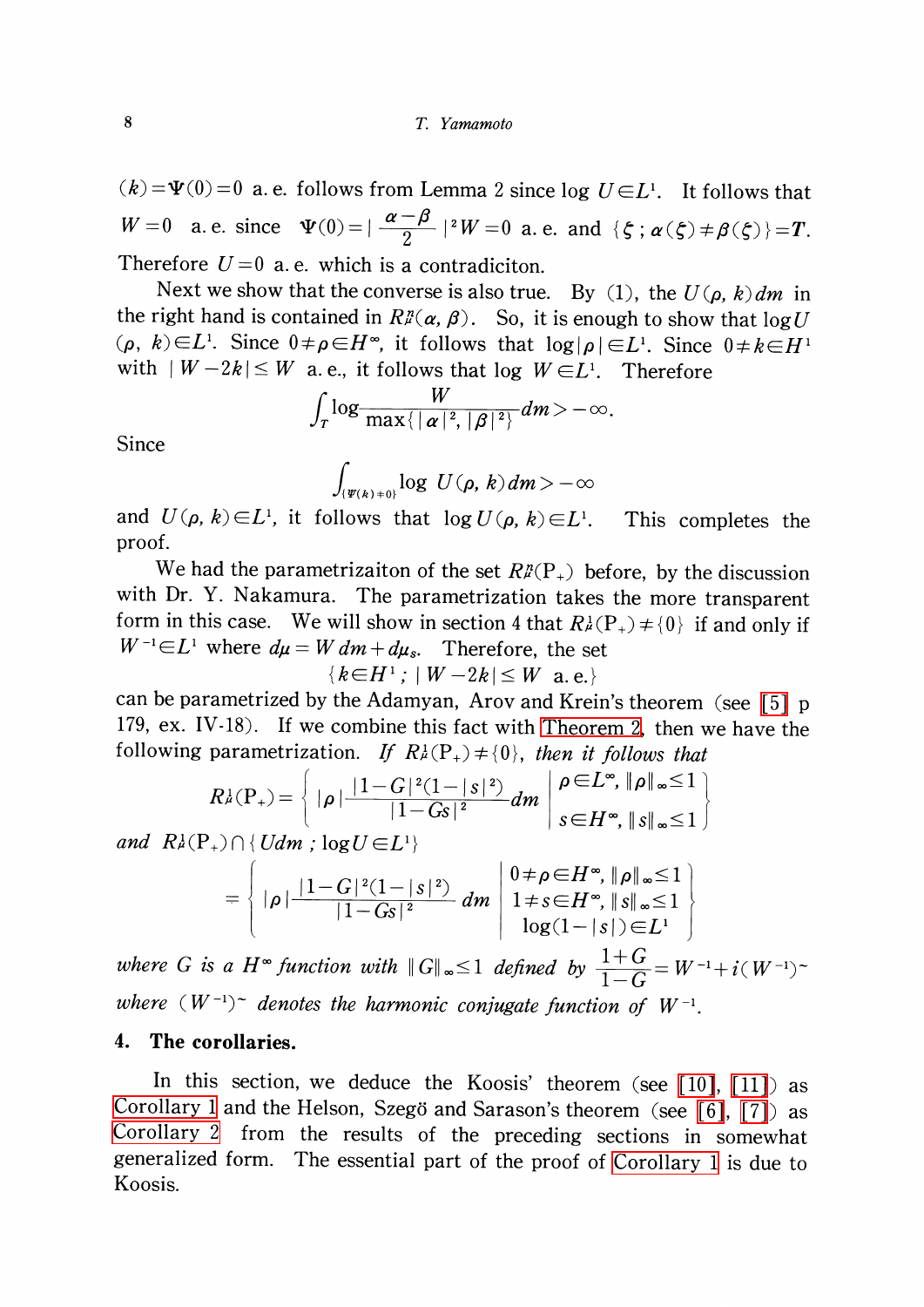<span id="page-8-0"></span>COROLLARY 1. Let n be a natural number. Let  $\alpha(\xi)$  and  $\beta(\xi)$  be bounded complex Borel functions which satisfy  $\{\xi\,;\,\alpha(\xi)\neq\beta(\xi)\}=T$  and inf  $\max\{|\alpha(\zeta)|, |\beta(\zeta)|\}\neq 0$ . Let  $\mu$  be a finite positive regular Borel measure on **T** whose Lebesgue decomposition is  $d\mu = Wdm + d\mu_{s}$ . The following two conditions are then equivalent.

(i)  $R_{\mu}^{n}(\alpha, \beta)\neq\{0\}.$ 

(ii) There is a nonzero analytic polynomial p such that  $W^{-1}|p|^{2}\in L^{1}$  with deg  $p \leq n-1$ .

In this case, there is a  $U\in R_{\mu}^{n}(\alpha, \beta)$  such that  $\log U\in L^{1}$ .

Proof. We show that (i) implies (ii). Since  $\{\zeta\,;\,\alpha(\zeta)\neq\beta(\zeta)\}=T$ , it follows from [Theorem](#page-6-0) 2 that (i) implies that there is a nonzero  $k \in \chi_{1-n}H^{1}$ such that  $|W-2k|\leq W$  a.e.. Since  $0\neq |k|\leq W$  a.e., it follws that log  $W\!\in\! L^{1}$ . So, there is an outer function  $h\!\in\! H^{2}$  such that  $W\!=\!|h|^{2}$  a.e.. Let  $v=\arg k$ , then it follows that  $-\frac{\pi}{2}\leq v\leq\frac{\pi}{2}$  a. e. and  $|k|\leq W$  cos v a. e., since  $|W-2k|\leq W$  a.e.. Let  $l=\exp(\tilde{v}-iv)$  where  $\tilde{v}$  denotes the harmonic conjugate function of v. Then Re  $l\in L^{1}$  since  $-\frac{\pi}{2}\leq v\leq\frac{\pi}{2}$  a.e. (see [\[5\]](#page-9-3) p. 161). Let  $s=kl$ , then it follows that  $s\geq 0$  a. e. Let  $F=\chi_{n-1}h^{-2}$ s, then it follows from the Smirnov's theorem that  $F\in H^{1}$  since

 $|F| = W^{-1}s = W^{-1}|k|$   $|l| \leq$  (cos v) (exp  $\tilde{v}$ ) = Re l a.e.

By the inner-0uter factorization theorem, there is an inner funtion Q and an outer function  $G\in H^{2}$  such that  $F=QG^{2}$  a. e. Let  $p=hG$ , then it follows that  $0 \neq p \in H^{1}$  and

$$
0 \leq s = \chi_{1-n} h^2 F = \chi_{1-n} Q p^2 = |p|^2 \text{ a.e.}.
$$

Therefore,  $\chi_{1-n}\mathbb{Q}p=\overline{p}$  a.e.. If we compare the Fourier coefficient on the both sides, it follows that p is in  $\mathscr{P}_{+}$  with deg  $p\leq n-1$  and  $W^{-1}|p|^{2}=W^{-1}$  $s{\in}L^{1}.$ 

Next we show that (ii) implies (i). By (ii), we can define  $F = W^{-1}$  $|p|^{2}+i(W^{-1}|p|^{2})^{\sim}$  where  $(W^{-1}|p|^{2})^{\sim}$  denotes the harmonic conjugate funciton of  $W^{-1}|p|^{2}$ . Let  $k=(2F)^{-1}|p|^{2}$ , then it follows from the Smirnov's theorem that k belongs to  $\chi_{1-n}H^{1}$  since deg  $p\leq n-1$ . For this k,  $\Phi(k)=W$  $\text{Re } k-|k|^{2}=|k|^{2}\neq 0$  a. e. which implies that  $\log\Phi(k)\in L^{1}$ . Since  $\Psi(k)\geq$  $W^{-1} \max\{|{\alpha}|^{2}, |\beta|^2\}\Phi(k)$  a.e.,  $\log W\in L^{1}$  and log max $\{|{\alpha}|, |{\beta}|\}\in L^{1}$ , it follows that  $\log\Psi(k)\in L^{1}$ . By [Theorem](#page-6-0) 2,  $U=\Psi(k)^{-1}\Phi(k)$  belongs to  $R_{\mathcal{F}}^{n}$  $(\alpha, \beta)$  and log  $U \in L^{1}$ . This completes the proof.

<span id="page-8-1"></span>COROLLARY 2. Let n be a natural number. Let  $\alpha$  and  $\beta$  be complex Borel functions which satisfy  $\{\zeta\,;\,\alpha(\zeta)\neq\beta(\zeta)\}=T_{\zeta}$ ,  $\alpha\overline{\beta}\in H^{\infty}$  and  $\max\{|\alpha|,$  $|\beta|\,\}{le}1$ . Let  $\mu$  be a finite positive regular Borel measure on  $T$  whose Lebesgue decomposition is  $d\mu=Wdm+d\mu_{s}$ . The following two conditions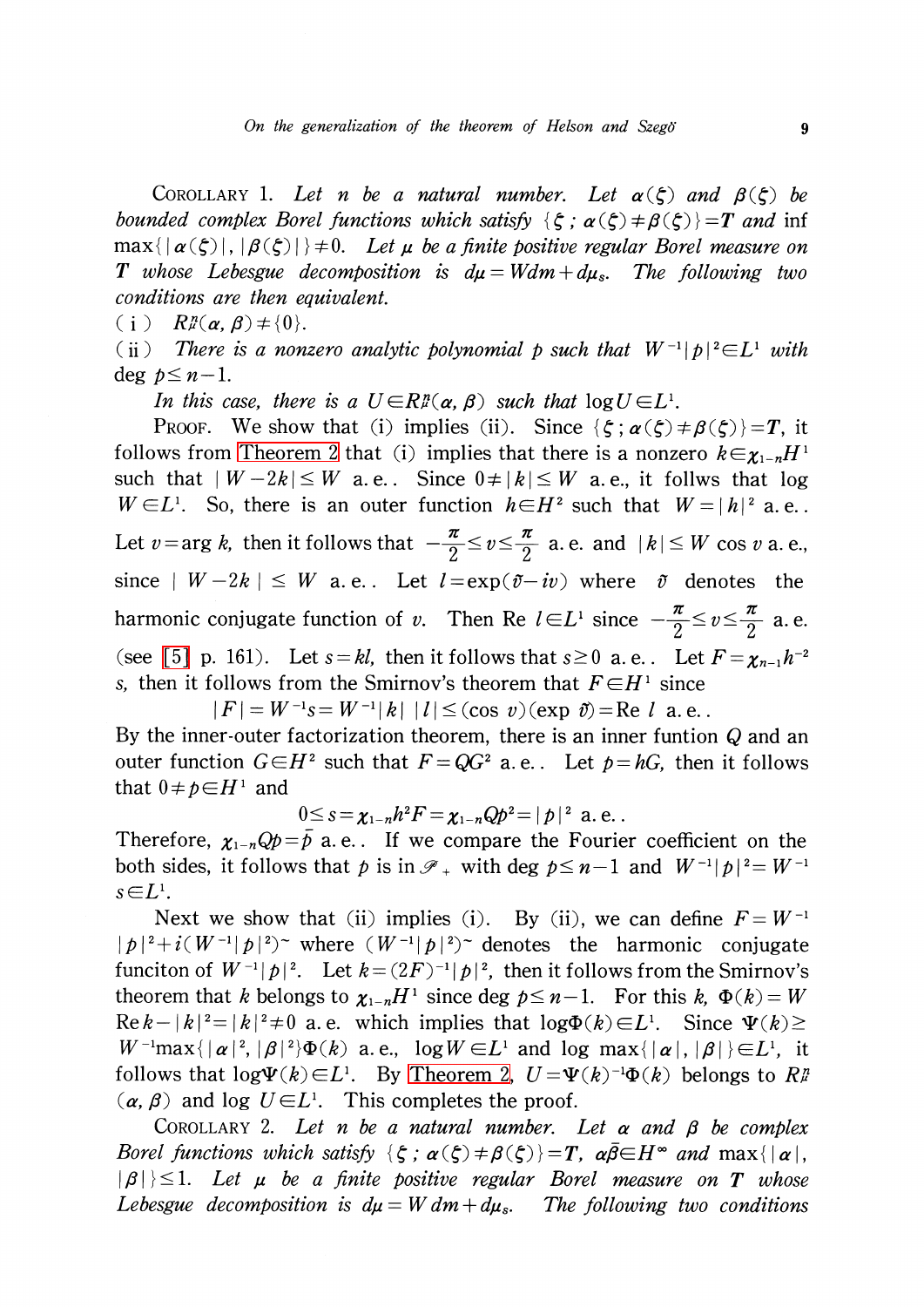are then equivalent.

$$
(i) \quad \int_{T} |(\alpha P_{+} + \beta P_{-}) f|^{2} d\mu \leq \int_{T} |f|^{2} d\mu
$$

for all  $f\in \mathscr{P}_{+}+\mathscr{P}_{-}^{n}$ .

(ii)  $\mu$  is absolutely continuous with respect to m, i.e.  $\mu_{s}=0$ ,  $\log W\in L^{1}$ and there is a  $g\in\chi_{1-n}H^{\infty}$  such that

$$
|\exp(-i(\log W)^{-})-g|\leq \left\{1-|\frac{\alpha-\beta}{1-\alpha\overline{\beta}}|^{2}\right\}^{1/2} a.\ e.
$$

where  $(\log W)^{\sim}$  denotes the harmonic conjugate function of  $\log W$ .

PROOF. By Theorem 1, (i) is equivalent to that  $\mu$  is absolutely continuous and

$$
\left\{\lceil \frac{\alpha-\beta}{2}\rceil^2 W+\mathrm{Re}\bar{\alpha}\beta k\right\}\,W\leq W\,\mathrm{Re}k-\lceil k\rceil^2\,\mathrm{ a.\, e.\,}.
$$

It follows that

$$
|(1-\alpha\overline{\beta})W-2k|^2\leq(1-|\alpha|^2)(1-|\beta|^2)W^2
$$
 a.e.

Since max $\{|\alpha|, |\beta|\}\leq 1$  and  $\alpha\overline{\beta}\in H^{\infty}$  it follows that  ${\rm Re}(1-\alpha\overline{\beta})\geq 0$  a.e. which implies that  $1-\alpha\overline{\beta}$  is an outer function (see [8] p. 117). Let  $\phi=\exp$ (log  $W+i(\log W)^{\sim}$ ) and  $q=2k(1-\alpha\overline{\beta})^{-1}\phi^{-1}$  then it follows that  $g\in\chi_{1-n}H^{\infty}$ and

$$
|\frac{|\phi|}{\phi}-g|\leq \left\{1-|\frac{\alpha-\beta}{1-\alpha\overline{\beta}}|^2\right\}^{1/2} \text{ a. e.}.
$$

This implies (ii), and the converse is also true. This completes the proof.

#### References

- <span id="page-9-0"></span>[1] AROCENA, R. and COTLAR, M.: A generalized Herglotz-Bochner theorem and  $L^{2}$ -weighted inequalities with finite measures. Proc. Conference in honor of Prof. A. Zygmund, Chicago. (1981) 258-269.
- <span id="page-9-1"></span>[2] AROCENA, R., COTLAR, M. and SADOSKY, C.: Weighted inequalities in  $L^{2}$  and lifting properties. Adv. Math, supplementary studies 7A, special volume dedicated to L. Schwartz. (1981) 95-128.
- <span id="page-9-2"></span>[3] COTLAR, M. and SADOSKY, C.: On the Helson-Szegö theorem and a related class of modified Toeplitz kernels. Proc. Symp. Pure Math. A. M. S. 35 (1979) 383 -407.
- [4] DYM, H. and MCKEAN, H. P.: Gaussian processes, function theory and the inverse spectral problem. Academic Press, New York, (1976).
- <span id="page-9-3"></span>[5] GARNETT, J. B.: Bounded analytic functions. Academic Press, New York, (1981).
- <span id="page-9-4"></span>[6] HELSON, H. and SARASON, D. E.: Past and future. Math. Scand. 21 (1967) 5-16.
- <span id="page-9-5"></span>[7] HELSON, H. and SZEGÖ, G.: A problem in prediction theory. Annali di Mat. Pura et Applicata 4, 51 (1960) 107-138.
- [8] KOOSIS, P.: Introduction to  $H^{p}$  spaces. London Math. Society, Lecture notes series 40, Cambridge Univ. Press. (1980).
- [9] KOOSIS, P.: Weighted quadratic means of Hilbert transforms. Duke Math. J. 38 (1971) 609-634.